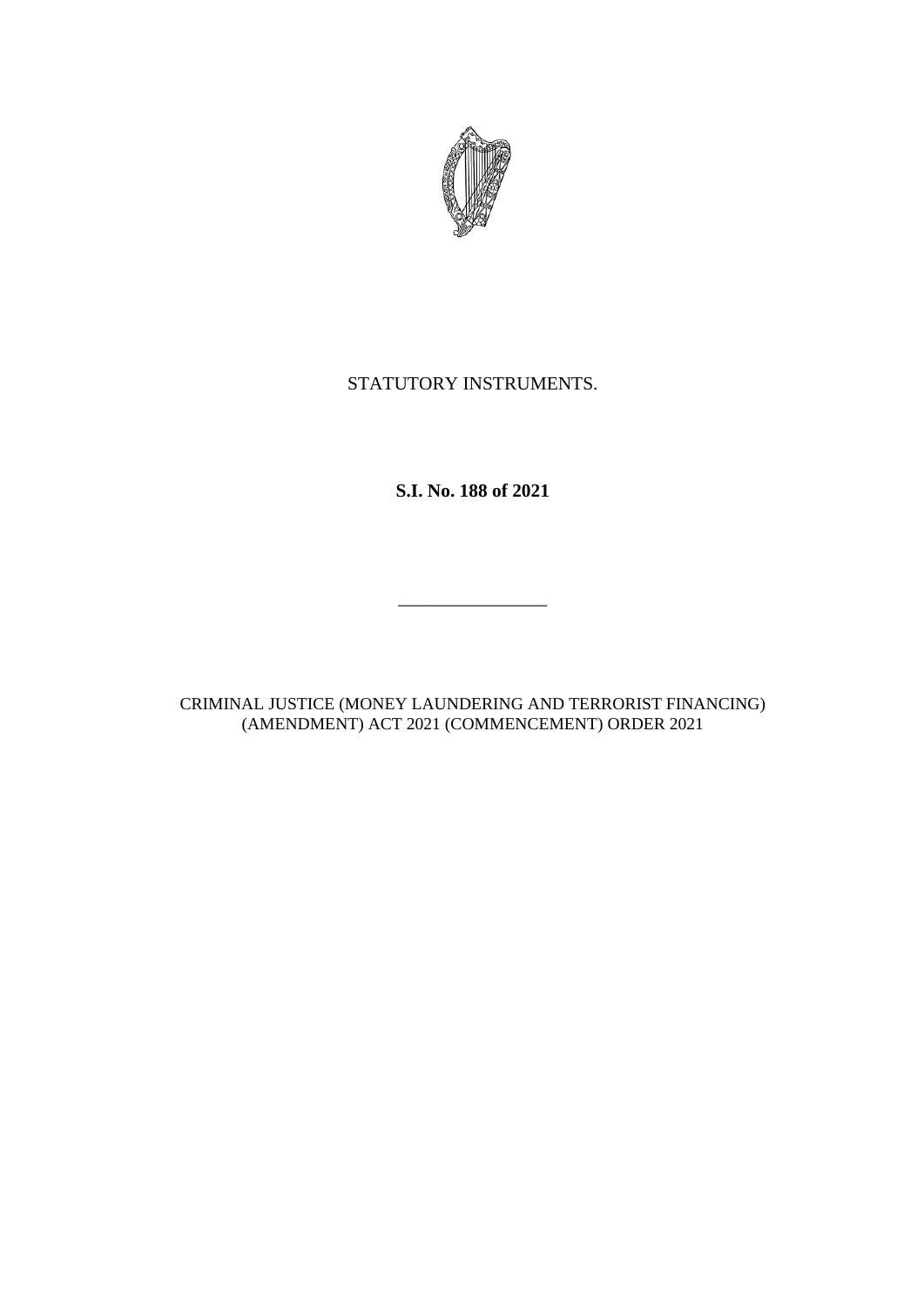## S.I. No. 188 of 2021

## CRIMINAL JUSTICE (MONEY LAUNDERING AND TERRORIST FINANCING) (AMENDMENT) ACT 2021 (COMMENCEMENT) ORDER 2021

I, HELEN McENTEE, Minister for Justice, in exercise of the powers conferred upon me by section 30(2) of the Criminal Justice (Money Laundering and Terrorist Financing) (Amendment) Act 2021 (No. 3 of 2021), hereby order as follows:

1. This Order may be cited as the Criminal Justice (Money Laundering and Terrorist Financing) (Amendment) Act 2021 (Commencement) Order 2021.

2. In this Order, "Act of 2021" means the Criminal Justice (Money Laundering and Terrorist Financing) (Amendment) Act 2021 (No. 3 of 2021).

3. The  $23<sup>rd</sup>$  day of April 2021 is appointed as the day on which the Act of 2021, other than section 8, shall come into operation.

4. The  $24<sup>th</sup>$  day of April 2021 is appointed as the day on which section 8 of the Act of 2021 shall come into operation.



GIVEN under my Official Seal, 22 April, 2021.

HELEN MCENTEE, Minister for Justice.